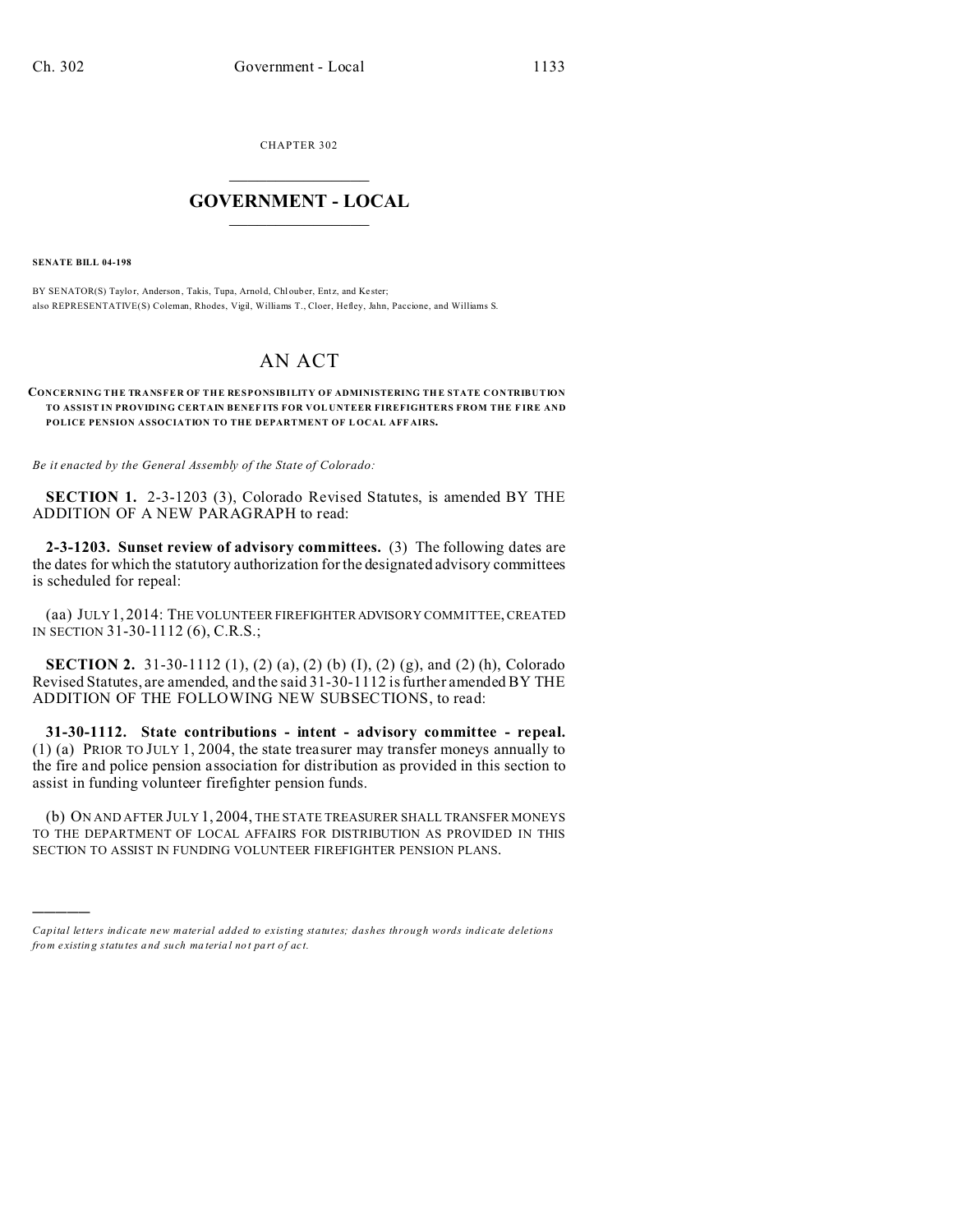1134 Government - Local Ch. 302

(2) (a) State contributions to any municipality or district must equal ninety percent of all amounts levied, appropriated, and contributed by the municipality or district under section 31-30-1110 IN THE PREVIOUS YEAR, but, notwithstanding any other provision of this part 11, the state contribution shall not exceed one-half mill on the current valuation for assessment of the municipality or district assuming one hundred percent collection.

(b) A municipality or district that was levying an amount necessary to pay volunteer firefighter pensions in excess of three hundred dollars per month shall receive state contributions under paragraph (a) of this subsection (2) in an amount not to exceed one-half mill on the current valuation for assessment of the municipality or district assuming one hundred percent collection but based upon the greater of:

(I) The mill levy, appropriation, or contribution that would be WAS actuarially required to be levied to pay a pension of three hundred dollars per month IN THE PREVIOUS YEAR, as determined by the municipality or district; or

(g) The moneys necessary to make the state's contribution under this section shall be derived from the proceeds of the tax imposed by section 10-3-209, C.R.S., as follows:

(I) (A) On September 30 of each year THROUGH SEPTEMBER 30, 2003, the state treasurer shall transfer the amount necessary to provide contributions equal to the contributions made by the state to each municipality and district during the calendar year 1979 to the fire and police pension association for disbursement to the fund of each municipality or district.

(B) AS OF JULY 1, 2004, THE DEPARTMENT OF LOCAL AFFAIRS SHALL BE RESPONSIBLEFOR DISBURSING THE STATE CONTRIBUTION TO EACH MUNICIPALITY AND DISTRICT. ON OR BEFORE OCTOBER 31, 2004, AND ON OR BEFORE OCTOBER 31 OF EACH YEAR THEREAFTER, THE STATE TREASURER SHALL TRANSFER THE AMOUNT NECESSARY TO PROVIDECONTRIBUTIONS EQUAL TO THE CONTRIBUTIONS MADE BY THE STATE TO EACH MUNICIPALITY AND DISTRICT DURING THE CALENDAR YEAR 1979 TO THE DEPARTMENT FOR DISBURSEMENT TO THE FUND OF EACH MUNICIPALITY OR DISTRICT.

(II) (A) To the extent the state's contribution under this section exceeds the contributions made by the state during the calendar year 1979, the state treasurer shall transfer the excess amounts from the proceeds of the tax imposed by section 10-3-209, C.R.S., to the fire and police pension association on September 30 of each year THROUGH SEPTEMBER 30, 2003, for disbursement to the municipality's or district's funds.

(B) TO THE EXTENT THAT THE STATE'S CONTRIBUTION UNDER THIS SECTION EXCEEDS CONTRIBUTIONS MADE BY THE STATE DURING THE CALENDAR YEAR 1979, THE STATE TREASURER SHALL TRANSFER THE EXCESS AMOUNTS FROM THE PROCEEDS OF THE TAX IMPOSED BY SECTION 10-3-209, C.R.S., TO THE DEPARTMENT OF LOCAL AFFAIRS ON OR BEFORE OCTOBER 31, 2004, AND ON OR BEFORE OCTOBER 31 OF EACH YEAR THEREAFTER, FOR DISBURSEMENT TO THE MUNICIPALITY OR DISTRICT'S FUNDS.

(C) Moneys transferred under this subparagraph (II) shall be separate from and in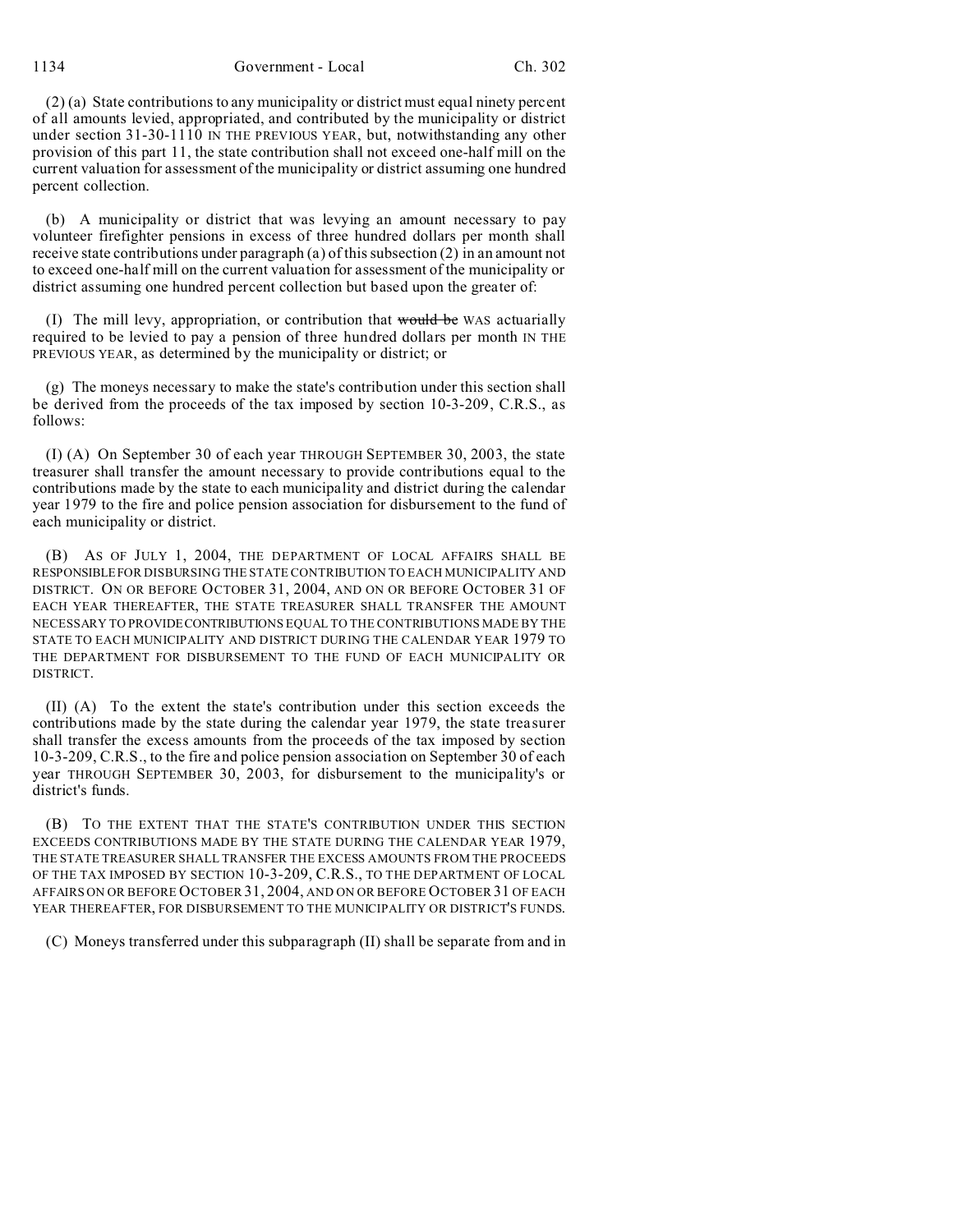addition to moneys transferred under section 31-30.5-307 (2) and do not revert to the general fund but are available for the purposes provided in this section.

(h) (I) In addition to any other transfers required by this section, on September 30 of each year THROUGH SEPTEMBER 30, 2003, the state treasurer shall transfer from the proceeds of the tax imposed by section 10-3-209, C.R.S., to the fire and police pension association, such moneys as may be necessary to pay for the accidental death and disability insurance policy for volunteer firefighters provided in section 31-31-202 (4).

(II) AS OF JULY 1, 2004, THE EXECUTIVE DIRECTOR OF THE DEPARTMENT OF LOCAL AFFAIRS OR THE DIRECTOR'S DESIGNEE SHALL BE RESPONSIBLE FOR PROVIDING THE ACCIDENTAL DEATH AND DISABILITY INSURANCE POLICY FOR VOLUNTEER FIREFIGHTERS AS PROVIDED IN SECTIONS 31-30-1134 AND 31-31-202 (4) (d). IN ADDITION TO ANY OTHER TRANSFERS REQUIRED BY THIS SECTION, ON OR BEFORE OCTOBER 31, 2004, AND ON OR BEFORE OCTOBER 31 OF EACH YEAR THEREAFTER, THE STATE TREASURER SHALL TRANSFER FROM THE PROCEEDS OF THE TAX IMPOSED BY SECTION 10-3-209, C.R.S., TO THE DEPARTMENT SUCH MONEYS AS MAY BE NECESSARY TO PAY FOR THE ACCIDENTAL DEATH AND DISABILITY INSURANCE POLICY FOR VOLUNTEER FIREFIGHTERS AND THE ADMINISTRATIVE COSTS OF PROVIDING SUCH POLICY.

(3) (a) THE DEPARTMENT OF LOCAL AFFAIRS SHALL WORK WITH THE MUNICIPALITIES, THE DISTRICTS, AND THE ADVISORY COMMITTEE ESTABLISHED IN SUBSECTION (6) OF THIS SECTION TO DEVELOP A PROCEDURE BY WHICH MUNICIPALITIES AND DISTRICTS APPLY TO RECEIVE STATE ASSISTANCE MONEYS DISTRIBUTED PURSUANT TO THIS SECTION. SUCH APPLICATION PROCEDURE SHALL ENSURE THAT THE DEPARTMENT CAN VERIFY THE AMOUNT OF MONEY TO WHICH EACH MUNICIPALITY AND DISTRICT IS ENTITLED BEFORE THE DEPARTMENT TRANSFERS FUNDS TO THE MUNICIPALITIES AND DISTRICTS EACH YEAR.

(b) THE DEPARTMENT OF LOCAL AFFAIRS SHALL WORK WITH THE JOINT BUDGET COMMITTEE TO DEVELOP A PROCEDURE THAT ALLOWS ANY MUNICIPALITY OR DISTRICT TO APPLY FOR A LATE DISBURSEMENT OF MONEYS IN THE EVENT THAT SUCH MUNICIPALITY OR DISTRICT MADE A GOOD FAITH EFFORT, BUT WAS UNABLE TO COMPLY WITH THE APPLICATION PROCEDURE CREATED PURSUANT TO PARAGRAPH (a) OF THIS SUBSECTION (3) DUE TO A DELAY IN PREPARING A FINANCIAL STATEMENT OR COMPLETING A REQUIRED AUDIT OR ACTUARIAL STUDY.

(4) (a) THE DEPARTMENT OF LOCAL AFFAIRS, AFTER CONSULTATION WITH THE ADVISORY COMMITTEE ESTABLISHED IN SUBSECTION (6) OF THIS SECTION, MAY IMPOSE A NONREFUNDABLE APPLICATION FEE IN AN AMOUNT TO BE DETERMINED BY THE DEPARTMENT ON ANY MUNICIPALITY OR DISTRICT THAT APPLIES TO THE DEPARTMENT FOR STATE ASSISTANCE MONEYS DISTRIBUTED PURSUANT TO THIS SECTION. THE APPLICATION FEE MAY BE ON A SLIDING SCALE BASED ON THE AMOUNT OF STATE ASSISTANCE MONEYS DISTRIBUTED TO EACH FUND PURSUANT TO THIS SECTION IN THE PREVIOUS YEAR.

(b) ALL REVENUE COLLECTED BY THE DEPARTMENT OF LOCAL AFFAIRS FROM THE FEE IMPOSED PURSUANT TO PARAGRAPH (a) OF THIS SUBSECTION (4) SHALL BE TRANSMITTED TO THE STATE TREASURER WHO SHALL CREDIT THE REVENUE TO THE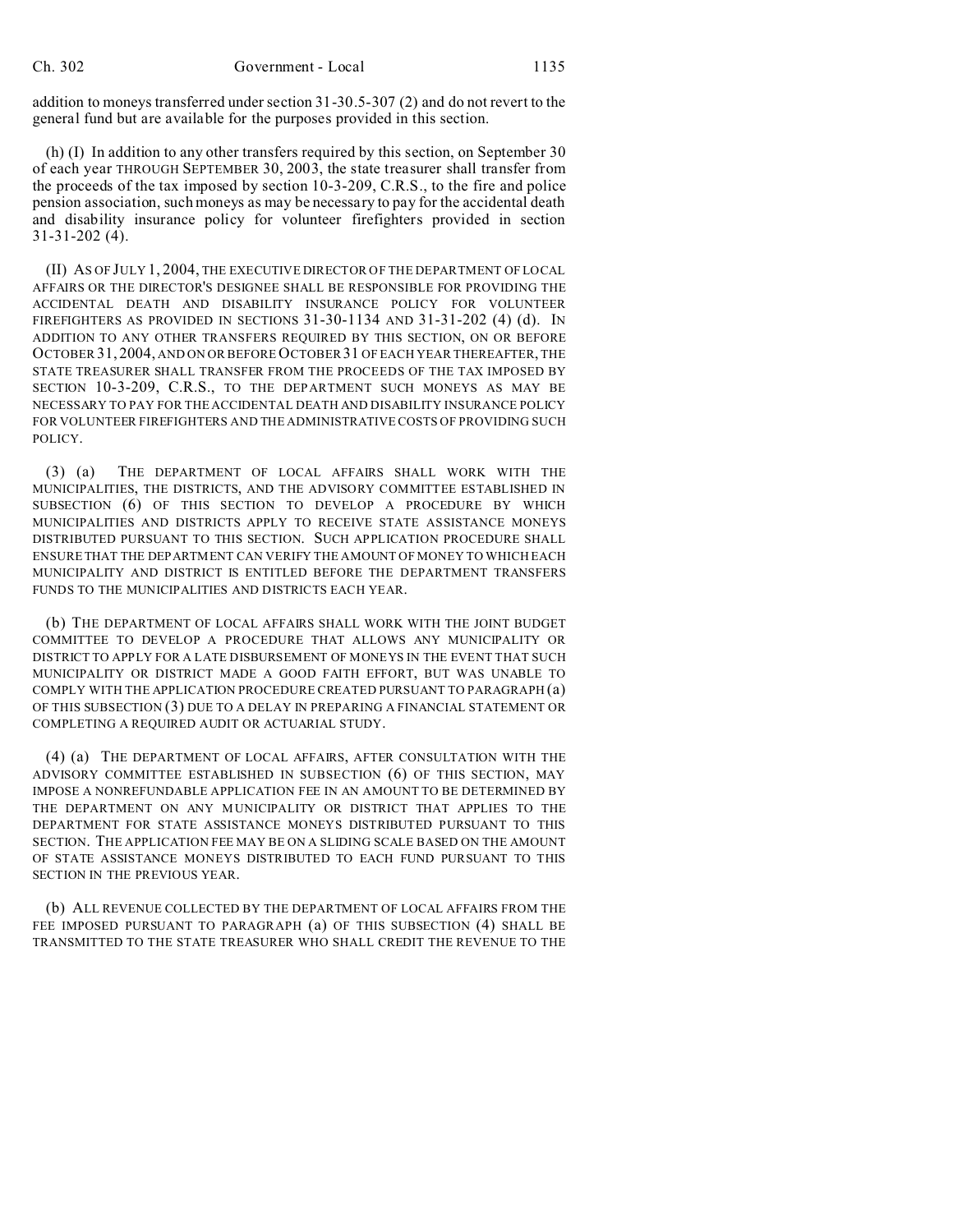VOLUNTEER FIRE DEPARTMENT APPLICATION FUND, WHICH FUND IS HEREBY CREATED IN THE STATE TREASURY. THE MONEYS IN THE FUND SHALL BE CONTINUOUSLY APPROPRIATED TO THE DEPARTMENT FOR THE PURPOSE OF COVERING THE DIRECT COSTS OF ADMINISTERING THE DISTRIBUTION OF THE STATE CONTRIBUTION MONEYS PURSUANT TO THIS SECTION.

(5) THE DEPARTMENT OF LOCAL AFFAIRS SHALL HAVE THE AUTHORITY TO CONTRACT WITH ANY ENTITY FOR THE PURPOSE OF COMPLYING WITH THE REQUIREMENTS OF THIS SECTION.

(6) (a) THERE IS HEREBY ESTABLISHED A VOLUNTEER FIREFIGHTER ADVISORY COMMITTEE. THE DEPARTMENT OF LOCAL AFFAIRS SHALL CONSULT WITH THE COMMITTEE IN THE PERFORMANCE OF ITS DUTIES IN CONNECTION WITH THE DISTRIBUTION OF STATE CONTRIBUTION MONEYS TO MUNICIPAL AND DISTRICT VOLUNTEER FIREFIGHTER PENSION FUNDS PURSUANT TO THIS SECTION AND TO THE DEATH AND DISABILITY INSURANCE POLICY FOR VOLUNTEER FIREFIGHTERS PURSUANT TO SECTION 31-30-1134. THE MEMBERS OF THE ADVISORY COMMITTEE SHALL NOT RECEIVE COMPENSATION OR REIMBURSEMENT FROM THE STATE OR THE DEPARTMENT FOR EXPENSES INCURRED IN THE PERFORMANCE OF THEIR DUTIES. THE COMMITTEE SHALL CONSIST OF FIVE MEMBERS THAT THE EXECUTIVE DIRECTOR OF THE DEPARTMENT SHALL APPOINT AS FOLLOWS: THREE MEMBERS SHALL BE MEMBERS OF A BOARD, ONE MEMBER SHALL BE AN ACTIVE VOLUNTEER FIREFIGHTER, AND ONE MEMBER SHALL BE A REPRESENTATIVE OF A MUNICIPALITY OR DISTRICT THAT HAS VOLUNTEER FIREFIGHTERS.

(b) THIS SUBSECTION (6) IS REPEALED, EFFECTIVE JULY 1, 2014. PRIOR TO THE REPEAL OF THIS SUBSECTION (6), THE ADVISORY COMMITTEE SHALL BE REVIEWED AS PROVIDED FOR IN SECTION 2-3-1203, C.R.S.

**SECTION 3.** Part 11 of article 30 of title 31, Colorado Revised Statutes, is amended BY THE ADDITION OF A NEW SECTION to read:

**31-30-1134. Statewide accidental death and disability insurance policy department of local affairs.** (1) BEGINNING ON JULY 1, 2004, THE DEPARTMENT OF LOCAL AFFAIRS SHALL PROVIDE FOR AND DETERMINE THE COST OF A STATEWIDE ACCIDENTAL DEATH AND DISABILITY INSURANCE POLICY TO COVER ALL VOLUNTEER FIREFIGHTERS SERVING IN VOLUNTEER OR PAID AND VOLUNTEER FIRE DEPARTMENTS, THE INSURANCE TO BE APPLICABLE ONLY WHEN SERVING AS A VOLUNTEER FIREFIGHTER. THE POLICY SHALL BE PAID FOR AS PROVIDED IN SECTION 31-30-1112 (2) (h) (II) FROM PROCEEDS OF THE TAX IMPOSED BY SECTION 10-3-209, C.R.S.

(2) THE DEPARTMENT OF LOCAL AFFAIRS SHALL SET THE AMOUNT OF COVERAGE TO BE PROVIDED FOR EACH VOLUNTEER FIREFIGHTER, TAKE COMPETITIVE BIDS FOR THE POLICY FROM INSURERS, AND MAKE SUCH RULES AS MAY BE NECESSARY TO PROVIDE FOR THE POLICY.

(3) THE DEPARTMENT OF LOCAL AFFAIRS SHALL SECURE AN ACCIDENTAL DEATH AND DISABILITY INSURANCE POLICY THAT OFFERS THE BEST BENEFITS AVAILABLE FOR THE AMOUNT OF MONEYS TRANSFERRED TO THE DEPARTMENT PURSUANT TO SECTION 31-30-1112 (2) (h) (II).